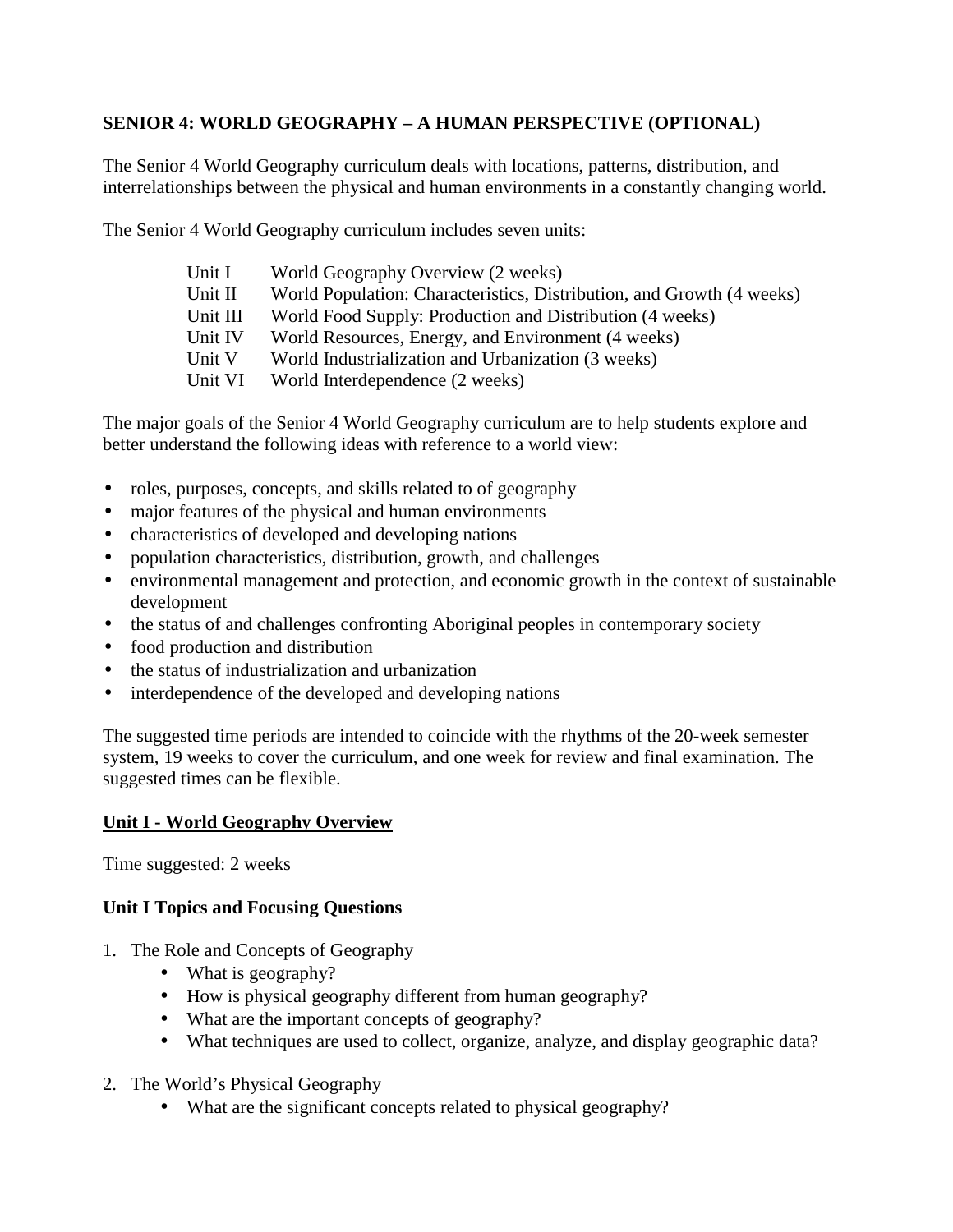- What are the major physical features of the world and where are they located? (Consider: mountains, plains, plateaus, lowlands, bodies of water, rivers.)
- Which physical landscapes are hospitable to human settlement? Which are not as hospitable? Why?
- What are some generalizations that can be made about world climates and climatic regions? About world vegetation zones? About world soils?
- 3. The World's Human Geography
	- What are the significant concepts related to human geography?
	- What is meant by the term *culture*? What are some of the similarities and differences in culture that can be observed throughout the world?
- 4. The Developed and Developing Countries
	- What is the difference between a nation and a country?
	- How can countries be grouped?
	- What are the advantages and disadvantages of grouping countries?
	- What is meant by the terms *developed* and *developing* countries? Which countries belong in the "developed" category and which belong in the "developing" category? Why? What are some characteristics of developed and developing countries?
	- How and why did these countries evolve? What are some significant issues facing these countries?
	- What are the interrelationships between the developed and developing countries?

# **Unit II – World Population: Characteristics, Distribution, and Growth**

Time suggested: 4 weeks

# **Unit II Topics and Focusing Questions**

- 1. World Population Distribution
	- How is the world population distributed today?
	- Is migration a solution to population redistribution?
	- What is the role of government in seeking a balance between the size and growth rate of a country's population and the capabilities of the economy and the environment to support that population? Why?
	- What effect does a poor or failing economy have on the population and the environment as compared to a vibrant economy?
- 2. World Population Growth
	- What is meant by population growth?
	- What is meant by demographic transition?
	- What is meant by overpopulation?
	- What conclusions can be drawn if present trends in world population growth rates continue?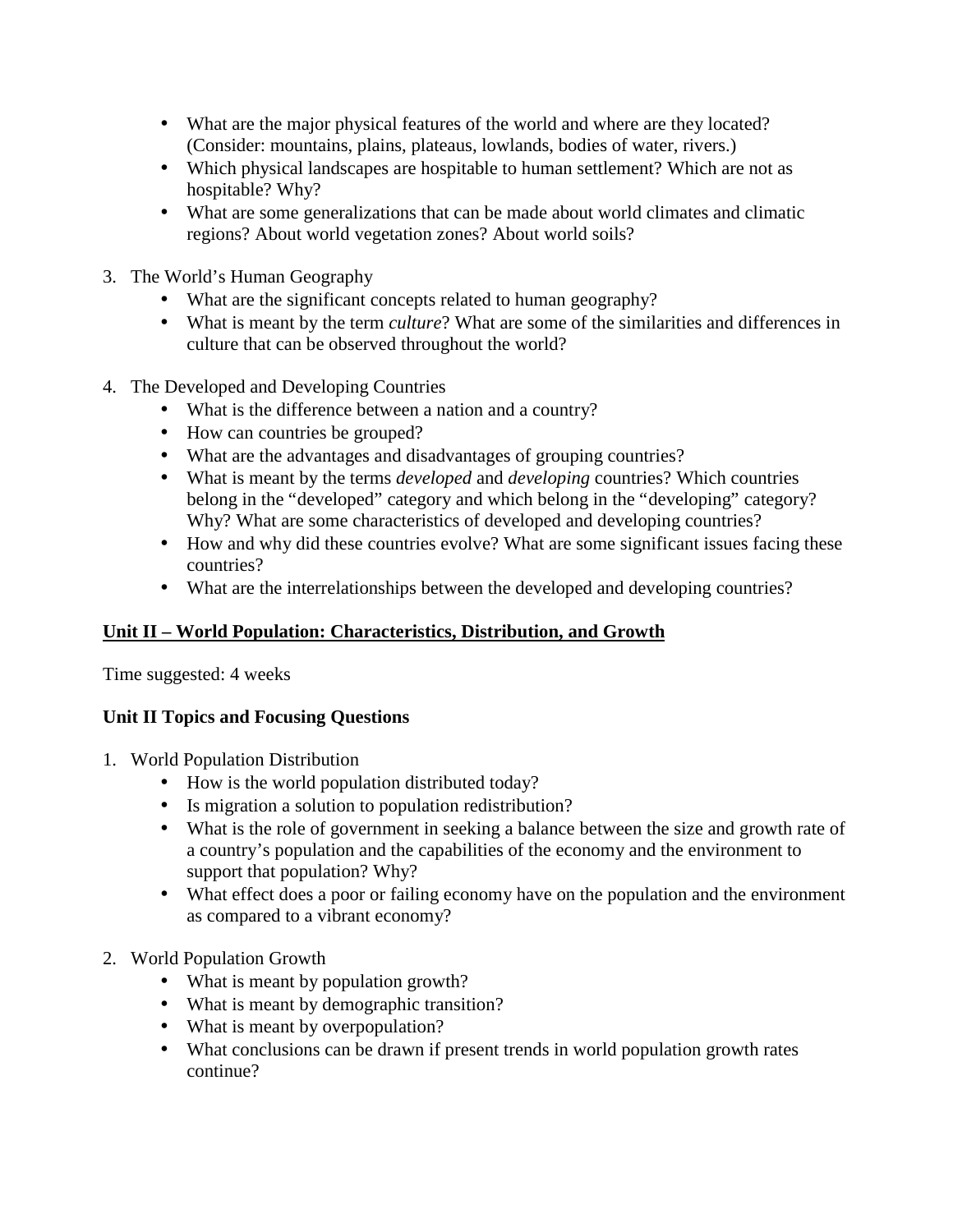- 3. Present Challenges
	- What is the relationship between an increasing world population and the resource base? Between an increasing standard of living and the resource base? What are the implications?
	- What are the major issues facing Aboriginal groups in the world today?
	- What are the effects of an increasing population on the environment? On the economy?
	- Is the present annual population increase and growth rate sustainable for the future?

#### **Unit III – World Food Supply: Production and Distribution**

Time suggested: 4 weeks

#### **Unit III Topics and Focusing Questions**

- 1. Food from the Land: Agriculture
	- What is the primary purpose of agriculture?
	- Where is agriculture practiced?
	- Why is there generally an insufficient food supply in some developing countries but an over-abundance in the developed countries? What are the implications?
	- What are the major problems facing farmers in developed countries? In developing countries?
	- What methods have been or are being tried to increase agricultural food production? With what success?
	- To what extent can agricultural food production be increased in the foreseeable future? Would this increase be sufficient to feed the increasing world population? Is the problem an inability to produce sufficient food or to buy food?
- 2. Food from Water: Fishing and Aquaculture
	- What role does fishing play in supplying food for developed and developing countries?
	- What is aquaculture? To what extent is aquaculture able to supply food for an increasing world population?
- 3. Food from Other Sources: Technological Development
	- What alternate methods are there for producing food? To what extent will these sources be able to supply food for an increasing world population?
- 4. Present Challenges
	- What conclusions can be drawn if present trends in food production and population growth continue?
	- How should the present trends in food production be altered to implement the principles and guidelines of sustainable development?

#### **Unit IV – World Resources, Energy, and Environment**

Time suggested: 4 weeks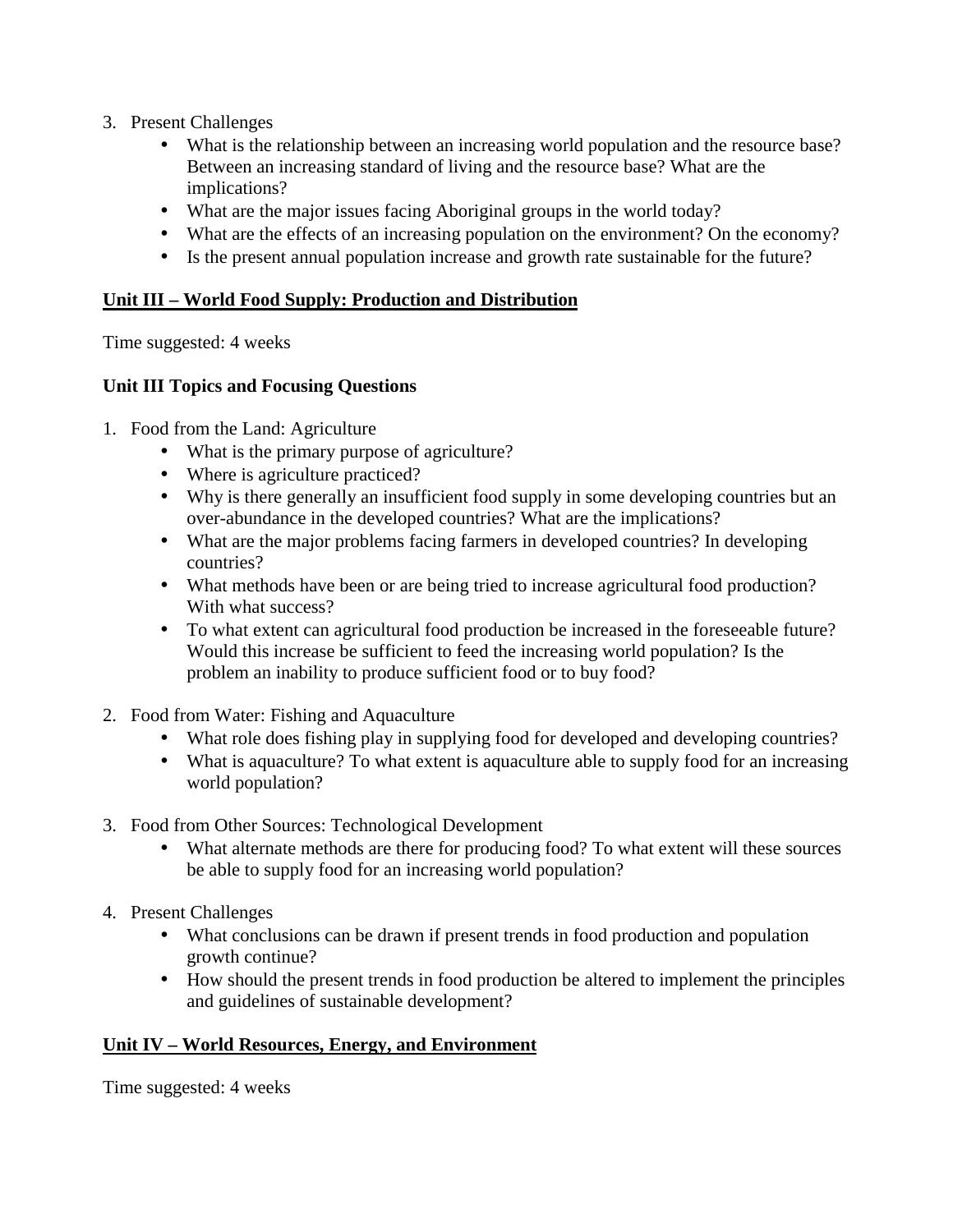### **Unit IV Topics and Focusing Questions**

- 1. World Resources: Distribution and Demands
	- What is a resource? What resources are considered essential today? Why?
	- Where are major resources located? How do they differ?
	- How does the demand for resources affect the interdependence among countries? How does the increased demand for resources affect the environment and the economy? Who should manage resource development in a country?
	- Who should own the resources in international waters? Why?
	- What is meant by the term *sustainable development*? How is it defined and how did it evolve?
- 2. World Energy: Present Status and Future Prospects
	- What is energy? What is the relationship between energy and power?
	- Why is energy so important today in developed and developing countries? How is quality of life affected by the amounts of energy available?
	- What are the common forms of energy used today in developed and developing countries? Which ones are of the greatest importance? Of lesser importance? How have energy sources changed over time?
	- How does energy consumption compare between developed and developing countries? What are the implications? What changes have occurred recently?
	- Where are the reserves of the important energy sources? What are the implications? What are the problems associated with depending heavily on one energy source?
	- What are the benefits and problems associated with various forms of energy?
	- What alternate energy sources are being researched today? With what success? What predictions can be made about the future with respect to energy?
- 3. Present Challenges
	- What conclusions can be drawn if present trends in resource and energy development continue?
	- What changes need to be made in energy production and consumption in order to implement the principles and guidelines of sustainable development?

# **Unit V – World Industrialization and Urbanization**

Time suggested: 3 weeks

# **Unit V Topics and Focusing Questions**

- 1. Industrialization: Present Status and Effect
	- What is industrialization?
	- What was the Industrial Revolution? What was its effect on the world?
	- What factors are necessary for industrialization to occur?
	- What effect have multinationals had on industrialization?